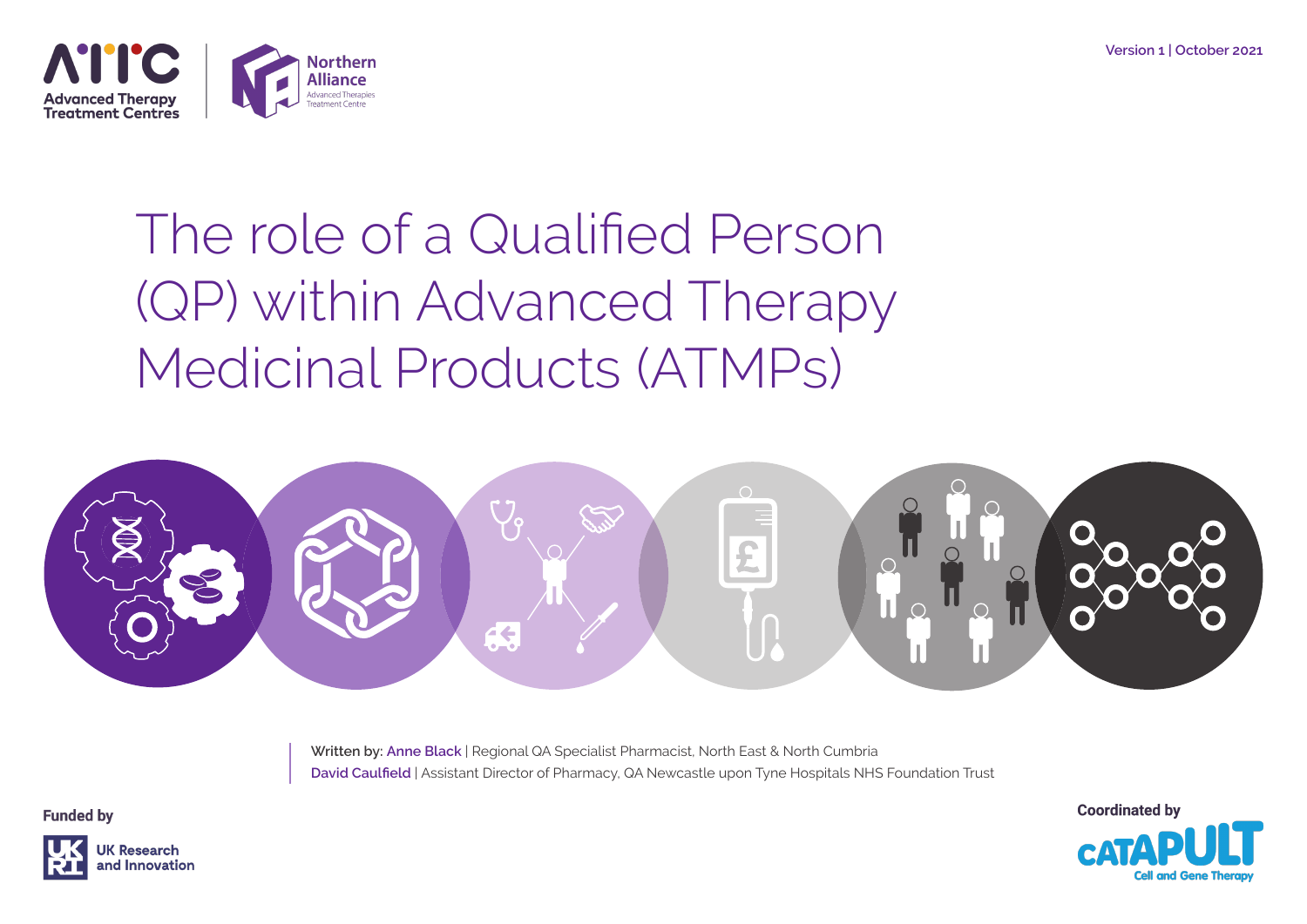# **Introduction**

The role of the Qualified Person (QP) is poorly understood in healthcare and beyond. This has led to confusion and uncertainty around the requirement for a QP in the delivery of ATMPs.

The aim of this document is to bust the myths and clarify when a QP is required in relation to the supply chain of ATMPs.

A QP is the person named on a manufacturer's authorisation with the legal responsibility for certifying that a medicinal product has been manufactured and tested in line with the requirements of the appropriate authorisation i.e. Marketing Authorisation for marketed (licensed) medicines; Investigational Medicinal Product Dossier (IMPD) for Investigational Medicinal Products (IMPs). QPs have other responsibilities in relation to the manufacture of ATMPs, many of these may be delegated. Legally the certification of batches of manufactured ATMP must be performed personally by the QP. It is key that sponsors, manufacturers and healthcare providers understand this.

**The legal basis for a QP is a requirement specific to the UK and EU as follows:**

- For Marketed Medicines: Regulation 41, paragraph 9 of The Human Medicines Regulation 2012 (as amended), UKSI 2012:1916. In the EU by directive 2001/83/EC, Article 48.
- For Clinical Trials: Regulation 43, paragraph 6 of The Medicines for Humans Use (Clinical Trials) Regulations 2004 (as amended), UKSI 2004/1031. In the EU by directive 2001/20/EC, Article 13.

#### **What is the role of a QP in the certification of an ATMP?**

All licenced medicines manufactured in the UK must be certified by a UK QP. Medicines manufactured in the EEA (MHRA listed countries) are certified by EU QPs. This certification is currently recognised in the UK. Medicines manufactured in third countries (currently any country outside of the EEA) must be certified by a UK QP on importation.

All Investigational medicinal products or comparators (IMPs) manufactured in the UK must be certified by a UK QP. IMPs manufactured in the EEA (Listed Countries) are certified by EEA QPs; this certification is recognised in the UK. However, as part of the importation process a UK QP must ensure a suitable system is in place to verify that an appropriate QP certification has occurred in the EEA. IMPs manufactured in third countries (countries outside of the EEA) must be certified by a UK QP following importation even if they are designated as an Approved country (a third country which holds a Mutual Recognition Agreement giving Medicines Health Regulations Authority (MHRA) recognition that the holder country has equivalent standards of GMP). See Figure 1 for further clarification.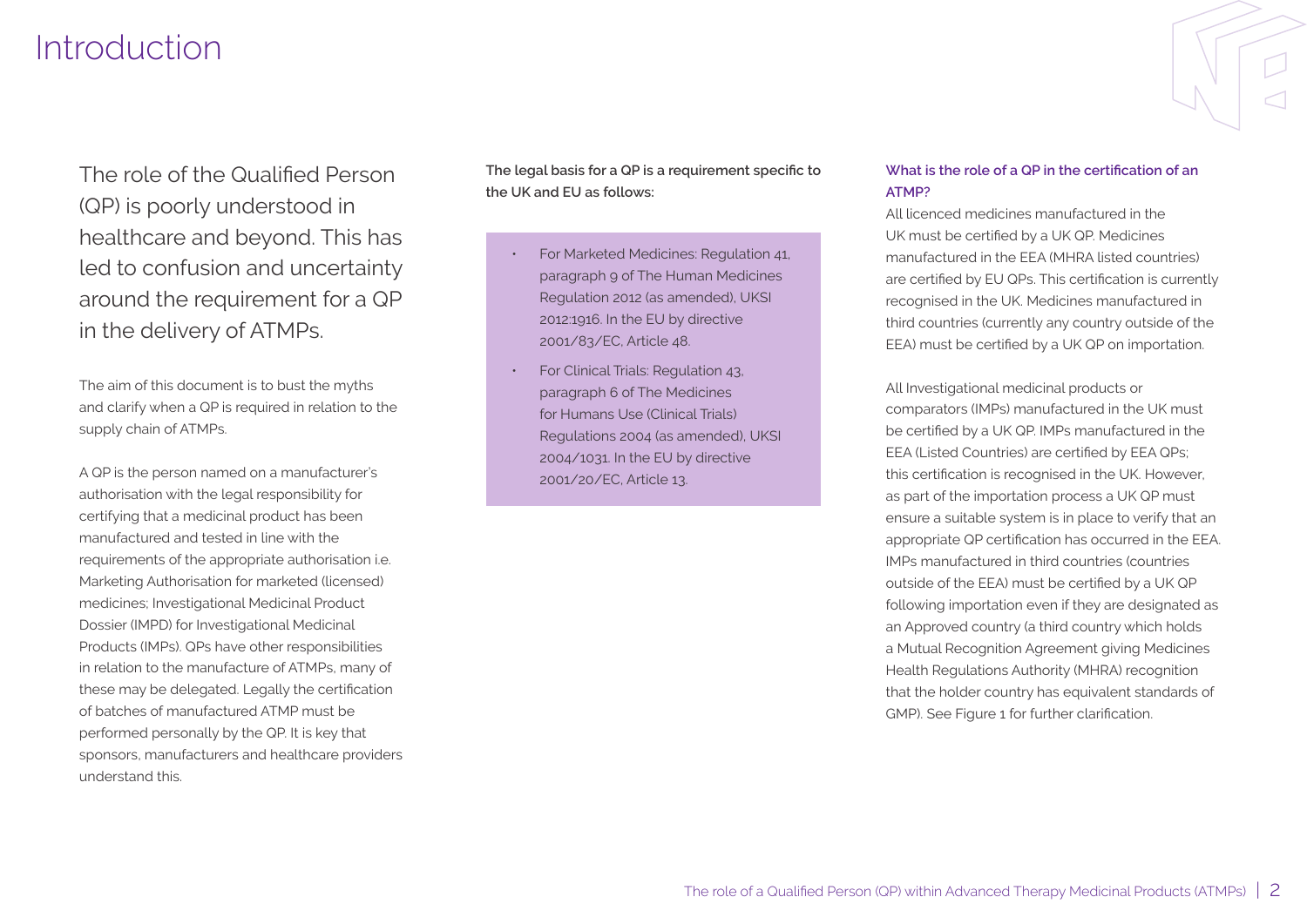# Figure 1: The Regulatory and QP Requirements for the ATMP Product Journey

**NB:** Unlicensed medicines manufactured under an MHRA Specials Manufacturing Licence are approved by a named Head of Quality in line with the specification. They do not require QP certification. \* SPS Institutional Readiness documents are available at **https://www.sps.nhs.uk/networks/pan-uk-pharmacy-working-group-for-atmps/**

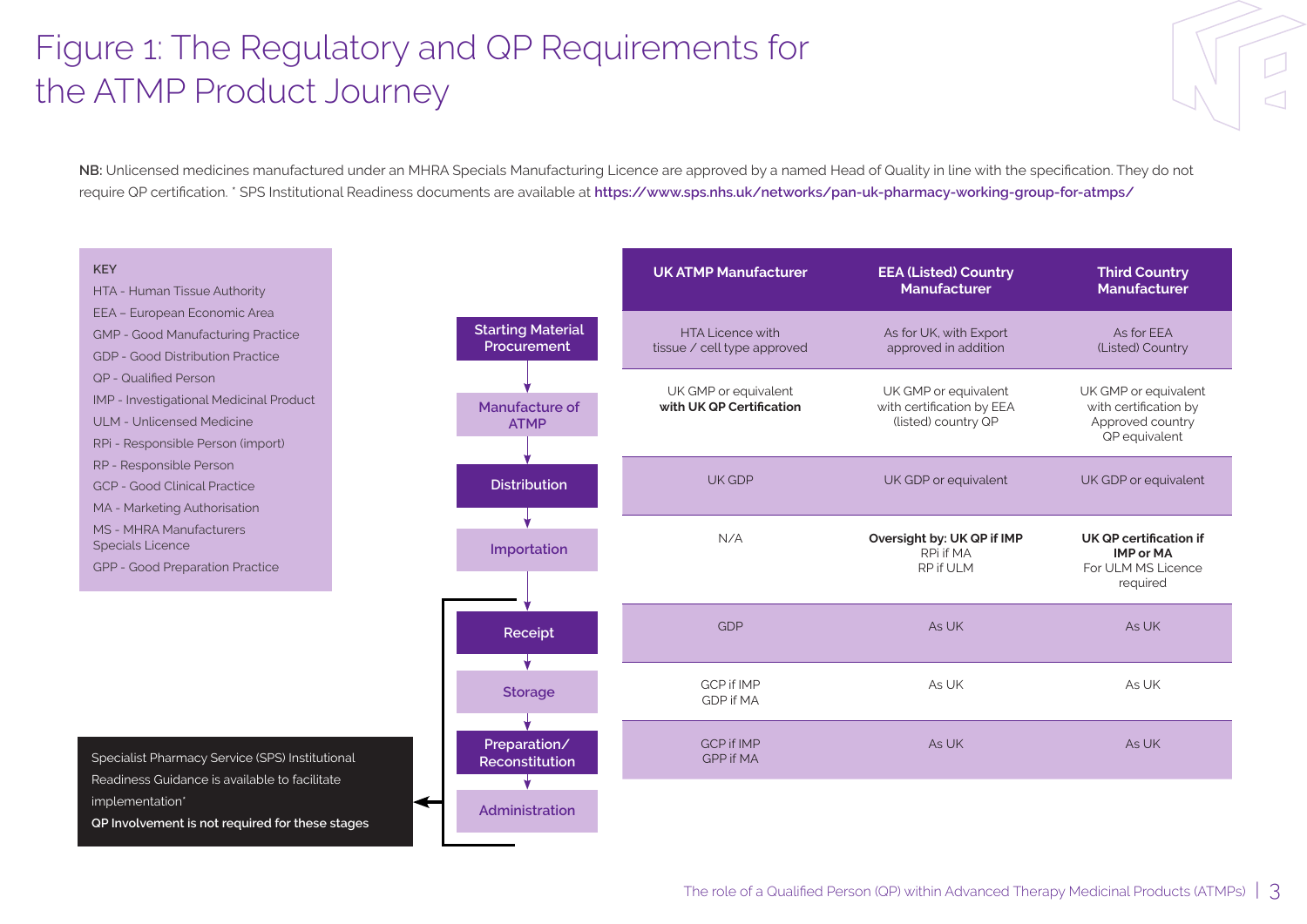#### **How is Manufacture different from Preparation or Reconstitution of Medicines?**

Manufacture relates to the process which creates (and tests) the medicinal product. Preparation (often termed Reconstitution) relates to any steps that are required post manufacture in order to make the medicinal product ready to administer to a patient. This may involve a thaw or a dilution step, for example.

In the ATMP arena it is often difficult to define whether or not a finishing step is a manufacturing or a preparation step. One way to differentiate between the two is that a manufacturing step typically involves a chemical, biological or structural change. If you are uncertain, the Pan UK Pharmacy Working Group for ATMPs may be able to advise. Contact the Working Group via Anne Black **anne.black7@nhs.net**

#### **Is a QP required for preparation steps before administration of an ATMP?**

No, not if it is truly a preparation step. QP certification will occur at the point of release of the medicinal product. A QP is not required for a preparation step. However, as ATMPs are medicinal products, then for clinical trials it is important that the clinical trials pharmacist ensures that preparation occurs in line with the requirements of the protocol and of any pharmacy manual / processing manual. Pharmacy oversight is required for the preparation of marketed medicines to ensure that it is undertaken in line with the requirements of the SmPC. Further information can be found here: **https://www.sps.nhs.uk/articles/pharmacyoversight-and-supervision-requirements-forpreparation-of-licensed-atmps/**

#### **Why does a Sponsor of a clinical trial engage with a QP routinely?**

- Vendor assurance audits (i.e. technical audits of IMP manufacturing facilities).
- QP certification following manufacture
- Assessment of the impact of deviations on IMP quality attributes post certification (such as temperature deviations)

## **As a consequence of EU exit, for what additional reasons would a Sponsor of a clinical trial engage with a QP?**

Where a product is manufactured in Europe for use in a clinical site in the UK, a sponsor will need to engage with a MIA (IMP) holder with a QP named on the licence and with suitable authorisations in order to obtain QP certification following importation of the IMP (see figure 1 above).

## **Does a clinical site need a QP to be involved in the delivery of a clinical trial?**

The expectation of clinical sites is to undertake the preparation; as such no manufacturing steps are expected and a QP is not required.

## **Is the role of a QP different for ATMPs compared to conventional medicines?**

A QP's role in ATMPs is more resource intensive, in particular for autologous products where the manufacture of one batch provides treatment to only one patient. This differs from conventional medicines where a QP would release sufficient medicines to treat thousands of patients in a single batch certification. As such the manufacture of ATMPs creates an unprecedented demand for QP resource.